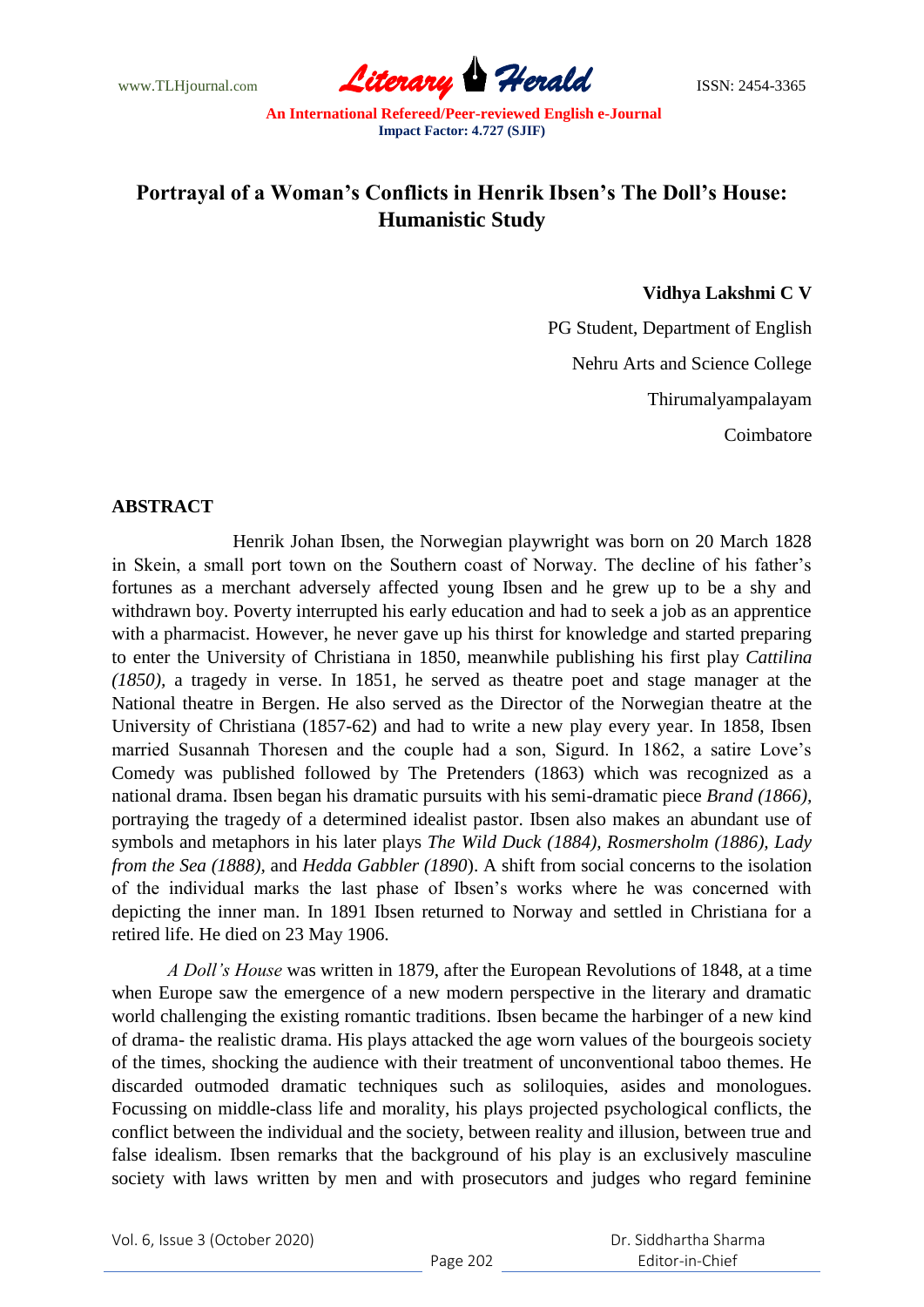www.TLHjournal.com **Literary Herald ISSN: 2454-3365** 

conduct from a masculine point of view. Ibsen"s play shocked its first audience with its radical insights into the social roles of husband and wife. The play with its theme on individual freedom and emancipation of the self, unveils the gradual growth of Nora, the seemingly complacent wife of Torvald Helmer, from her doll-like existence into a thoughtful human being. Nora"s final gesture of slamming the door as she departs from her house leaving her husband and children inside suggests her total rejection of the claustrophobic existence in search of a new identity.

In this paper I am dealing with the social issues of women. The issues such as Treatment of women in the society more specifically the societal hold on them. The societal hold on women that the play displays can be most obviously observed through Torvald and his actions towards Nora. Here comes the family norms and social morals. Norms set standards for how family members dress, talk and act. They also set limits on what is permissible or impermissible behaviour under different circumstances and conditions. More than just rules of etiquette, norms provide family members with a guide for living both within the home and without. Societal norms are more focussed on women and it will not divert from the stereotype. Society always wants women to behave according to the expectations. She is always in a cage where she is not allowed to move according to her interests but according to the owner's interest and need. Women are always meant to sacrifice things in the name of family norms and societal expectation. As the title indicates women in each family is like a doll who plays her role according to the wishes of family and society.

#### **SUMMARY**

 *A Doll's House* is written by Henrik Ibsen in Norwegian language in 1879. It has also established a new genre of modern drama. In the past, plays are most about historical romances but this play has built a new genre which talks about the social problems. This three act play takes place in a middle class family and it opens on a Christmas eve. The play traces the awakening of Nora Helmer from her previously unexamined life of domestic, wifey comfort. She was always under the power of her father and husband. The play depicts the progress of Nora"s character and inner self to support herself and to stand by her own. She was always treated as a child by her husband and he thinks that she doesn"t understand adult concepts of money and work. But Nora was really concerned about her husband, children and their family. She borrowed a large amount of money from a man so that her husband could recuperate from a serious illness. She never told him that and was secretly paying it back in small instalments by saving from her household allowance. Torvald once came to know about this act of Nora and he got infuriated and started cursing Nora. Later he realized the goodness in her and want her back like earlier. But Nora was not ready to go back because she realized the true colour of her husband and she was living like a doll till then. So she decided to get out of this web of social norms and restrictions. Thus she shut the door of the home and went out with her identity. When the behaviour of woman has been analysed through the man"s perspective in the play then it can be considered as a feminist play. But it can be observed in the play that the reader has also many other perspectives to analyse the woman"s behaviour.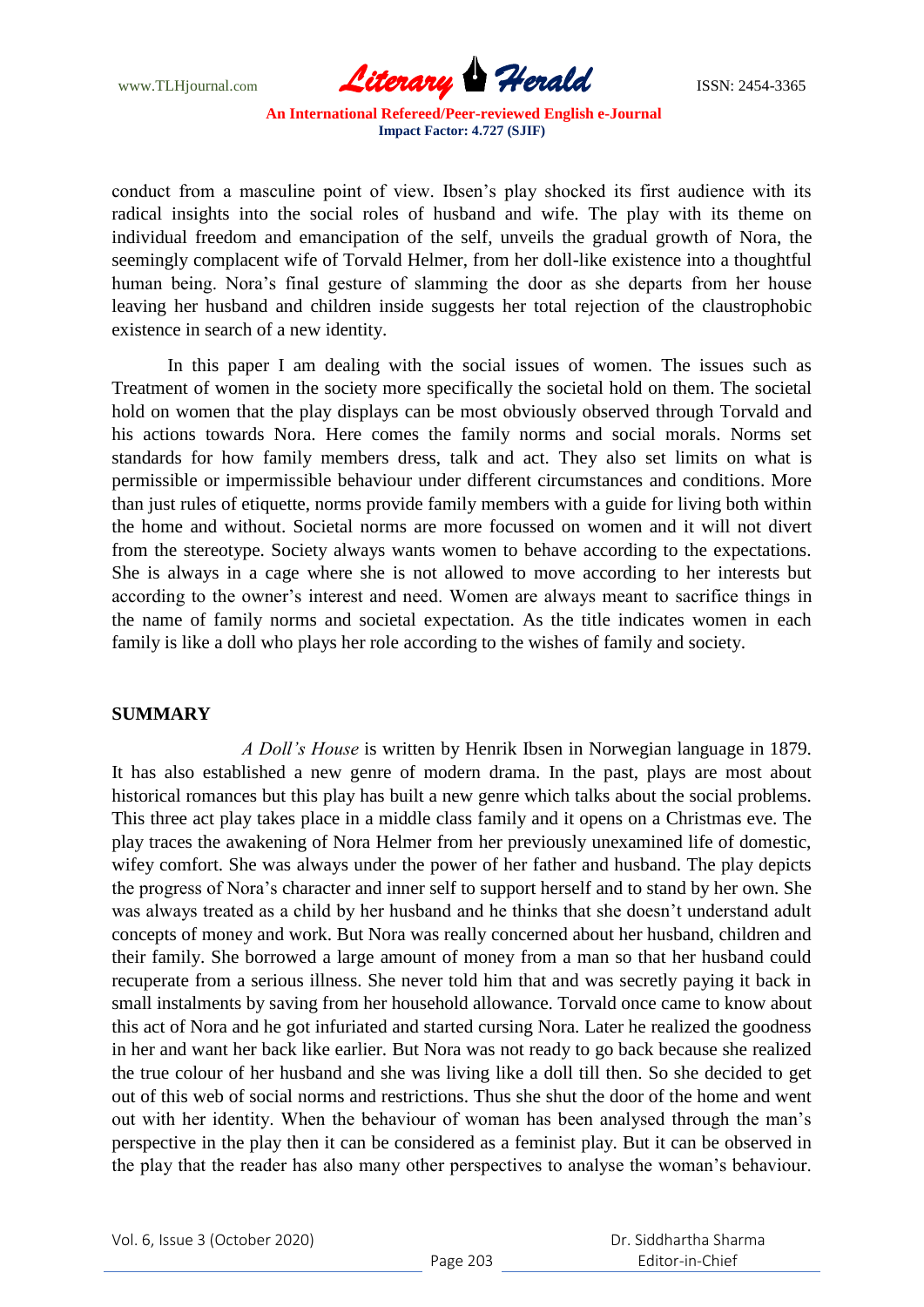www.TLHjournal.com **Literary Herald** ISSN: 2454-3365

One of them is humanism. Humanism is about the value of human being in the society. It includes the identity and dignity of the person. Identity and dignity are the basic things, needed to be placed at a valued scale in the society. Ibsen discusses these values in the play which are displaced from the society. He also identifies the reasons behind the displacement of these social values. In other words, he talks about those values of humanism, he does not find in the society.

# **NORA'S CONFLICT**

Nora is the central character. She is a typical woman, wife, and mother who always sacrifice herself for the sake of her husband, children and family. Nora is like a doll in the hands of her husband, Torvald. She has no authority in the house. There are many restrictions imposed on her by society. Those restrictions stop her to find her own place in the society. Perhaps she is already at some place but that place is defined by her husband. She is always considered as inferior by her husband. Torvald constantly talks down to his wife, Nora by calling her "My little skylark", "My little squirrel", "My little singing bird", "My little sweet tooth", "My little featherhead", "My poor little Nora". She is always belittled by her husband and always considered as immature and ignorant creature. For Torvald, Nora was merely a concept who is frail, needs guidance, and who he has ownership over. At the beginning of the play, Nora seems completely happy and takes pleasure in the company of her children and friends. She doesn"t seem to mind her doll like existence in which she is coddled, pampered and patronized. She was happy for what she have. But towards the end, she realized her position and how she was treated in the family by her husband. Hence she no longer wants to be as a doll in her husband"s hands. As a human Nora was denied her identity throughout her life.

# **ATTITUDE OF TORVALD**

Torvald believes that a man"s role in marriage is to protect and guide his wife. He clearly enjoys the idea that Nora needs his guidance and he interacts with her like a father. For him his wife was always under him and he believed that she always needs his supervision and guidance to be complete. He showed all his power and superiority on her in everything. He treated his wife like a puppet which always acts according to his wish. His attitude gets changed through out the play. At the beginning he was really in love with his wife and pampered her as if she is a little girl. But later when he came to know that Nora has forged her father"s signature to get the money he was really disturbed and called his wife as a deceitful woman.

In Act III, Torvald says that:

"I shall not allow you to bring up the children; I dare not trust them to you"

This shows the level of hatred that Torvald have upon Nora regarding that fake signature. Torvald was a man who is concerned about his position and status in the society rather than anything. So he believed that Nora"s this act will spoil his good image among his friends and

Vol. 6, Issue 3 (October 2020)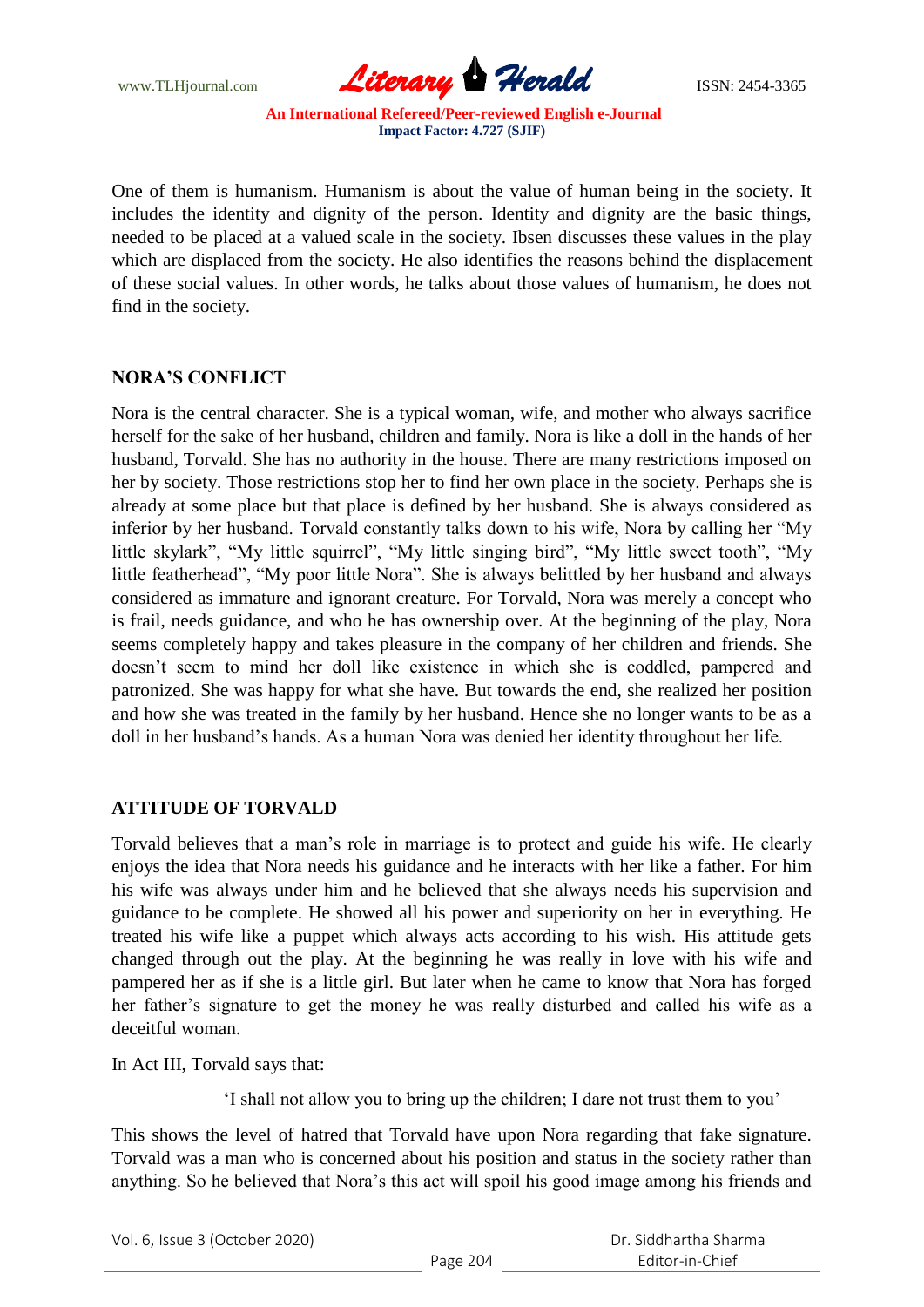

society. Hence he blamed her like anything. But when he came to know that the problem is all over and it didn"t cause any trouble in his life he started loving his wife again and now he forgived her and forget everything.

Here we could see the actual colour of Torvald. When a problem arises, he is not at all ready to stand along with his wife to support her and he even blamed her that she is too immature and careless in life. But when all the problems get settle down, he again wants his wife to be back with him like it was earlier.

# **NORA'S ENLIGHTENMENT**

 Nora has completely changed when the play enters in to Act III. Her husband"s reaction on the forged signature taught her many things and she realized that hitherto she has lived her life for her father, husband, children, family etc but not for herself. Nora decided to come out of the stereotypical wife or mother and she holds up her identity and freedom. In Act III she tells her husband that:

"Yes, Torvald, I have changed my things now".

This is a metaphor in which Nora is actually talking about her and she says that she is not that old Nora anymore.

> *Nora*: Alas, Torvald, you are not the man to educate me into being a proper wife for you.

This shows Nora"s optimistic view and her decision of breaking all the social norms which she has been following till then. Now she realizes that she has been living her entire life like a doll in the house. Till marriage she obeyed and followed her father and after marriage her husband took that position of overpowering her. Now she decided not to compromise but to live her life for her own. She actually regains her identity and dignity. The last scene of Nora shutting the door symbolically stands for her revolt against husband and by extension a slap in the face of patriarchy, social norms and societal holds on women.

#### **CONCLUSION**

Humanism is about the value of human being in the society. Here Nora's human values remains unnoticed till certain time. She spent her entire life adopting the views of others rather than holding on to her own. She has been less of a human and more of a doll, first for her father and then for her husband, Torvald. The Humanistic approach emphasizes the personal worth of an individual. The approach is optimistic and focusses on the noble human capacity to overcome hardship, pain and despair. In the play Nora, at last overcomes her hardships and decides to hold up her own identity rather than adulterating it for other"s sake. As a researcher, I observed that *A Doll's House* is accurately a humanist play. Rather than any other things mutual respect and understanding is the most needed thing in a family. The domestic violence should be completely wiped out. Every human being is worth and he

Vol. 6, Issue 3 (October 2020)